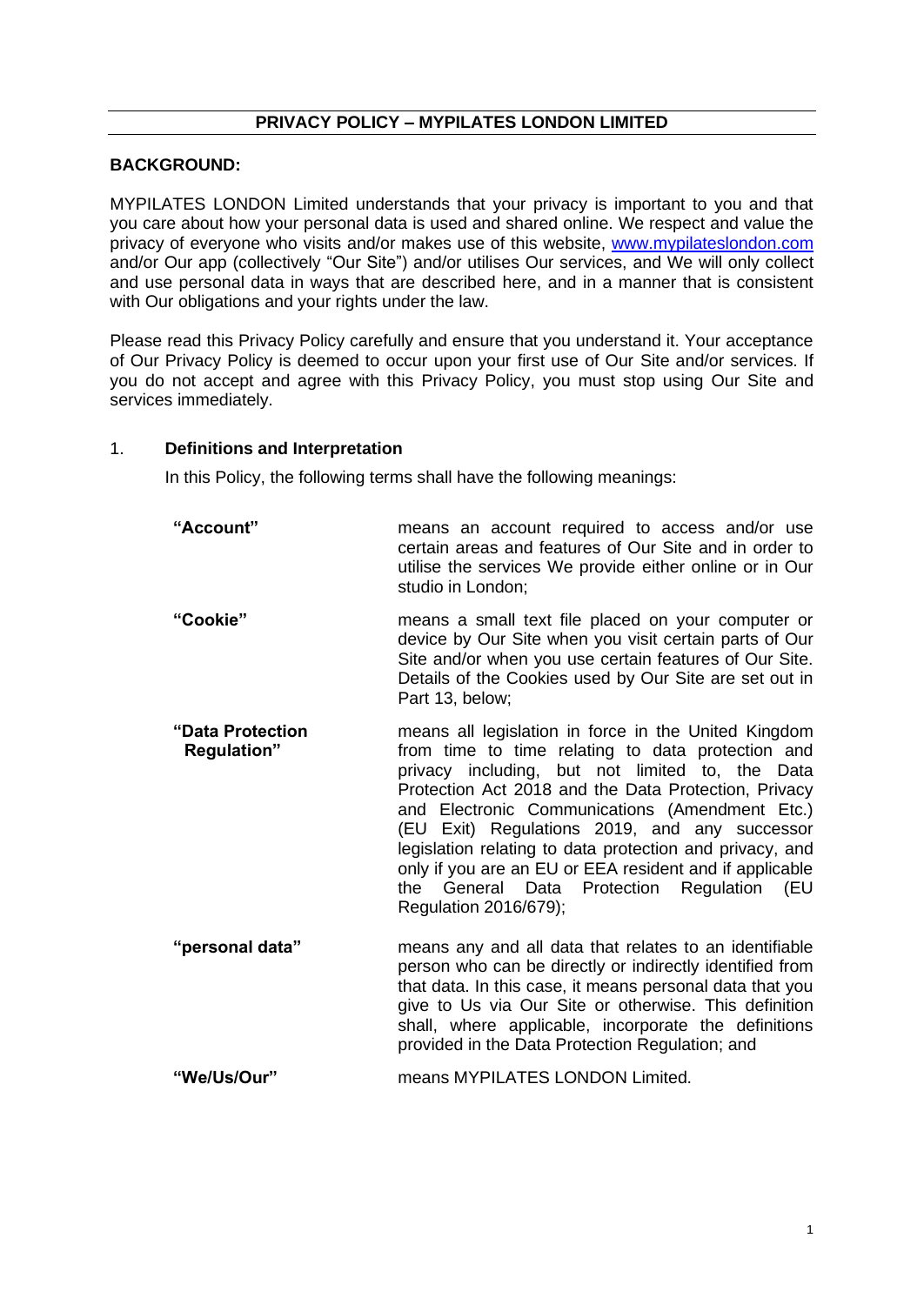## 2. **Information About Us**

Our Site is owned and operated by MYPILATES LONDON Limited, a limited company registered in England and Wales under company number 08227464, whose registered address is St James House, Austenwood Lane, Austenwood Common, Gerrards Cross, Buckinghamshire, SL9 8SG, United Kingdom, and with trading address at The Studio, 56 Putney High Street, London, SW15 1SF, United Kingdom.

#### 3. **What Does This Policy Cover?**

This Privacy Policy applies to your use of Our Site and/or services including but not limited to as a member of Our studio in London for in-studio sessions and/or on-line classes. Our Site may contain links to other websites. Please note that We have no control over how your personal data is collected, stored, or used by other websites and We advise you to check the privacy policies of any such websites before providing any data to them.

#### 4. **Your Rights**

- 4.1 As a data subject, you have the following rights under the Data Protection Regulation, which this Policy and Our use of personal data have been designed to uphold:
	- 4.1.1 The right to be informed about Our collection and use of personal data;
	- 4.1.2 The right of access to the personal data We hold about you;
	- 4.1.3 The right to rectification if any personal data We hold about you is inaccurate or incomplete;
	- 4.1.4 The right to be forgotten  $-$  i.e. the right to ask Us to delete any personal data We hold about you (We only hold your personal data for a limited time, as explained in Part 6);
	- 4.1.5 The right to restrict (i.e. prevent) the processing of your personal data;
	- 4.1.6 The right to data portability (obtaining a copy of your personal data to re-use with another service or organisation);
	- 4.1.7 The right to object to Us using your personal data for particular purposes; and
	- 4.1.8 Only if you are an EU or EEA resident and if applicable rights with respect to automated decision making and profiling.
- 4.2 If you have any cause for complaint about Our use of your personal data, please contact Us using the details provided in Part 14 and We will do Our best to solve the problem for you. If We are unable to help, you also have the right to lodge a complaint with the United Kingdom's supervisory authority, the Information Commissioner's Office.
- 4.3 For further information about your rights, please contact the Information Commissioner's Office or your local Citizens Advice Bureau.

## 5. **What Personal Data Do We Collect?**

Depending upon your use of Our Site and/or services, We may collect some or all of the following personal data relating to the user or contact person as well as nonidentifiable web browsing information such as the following (please also see Part 13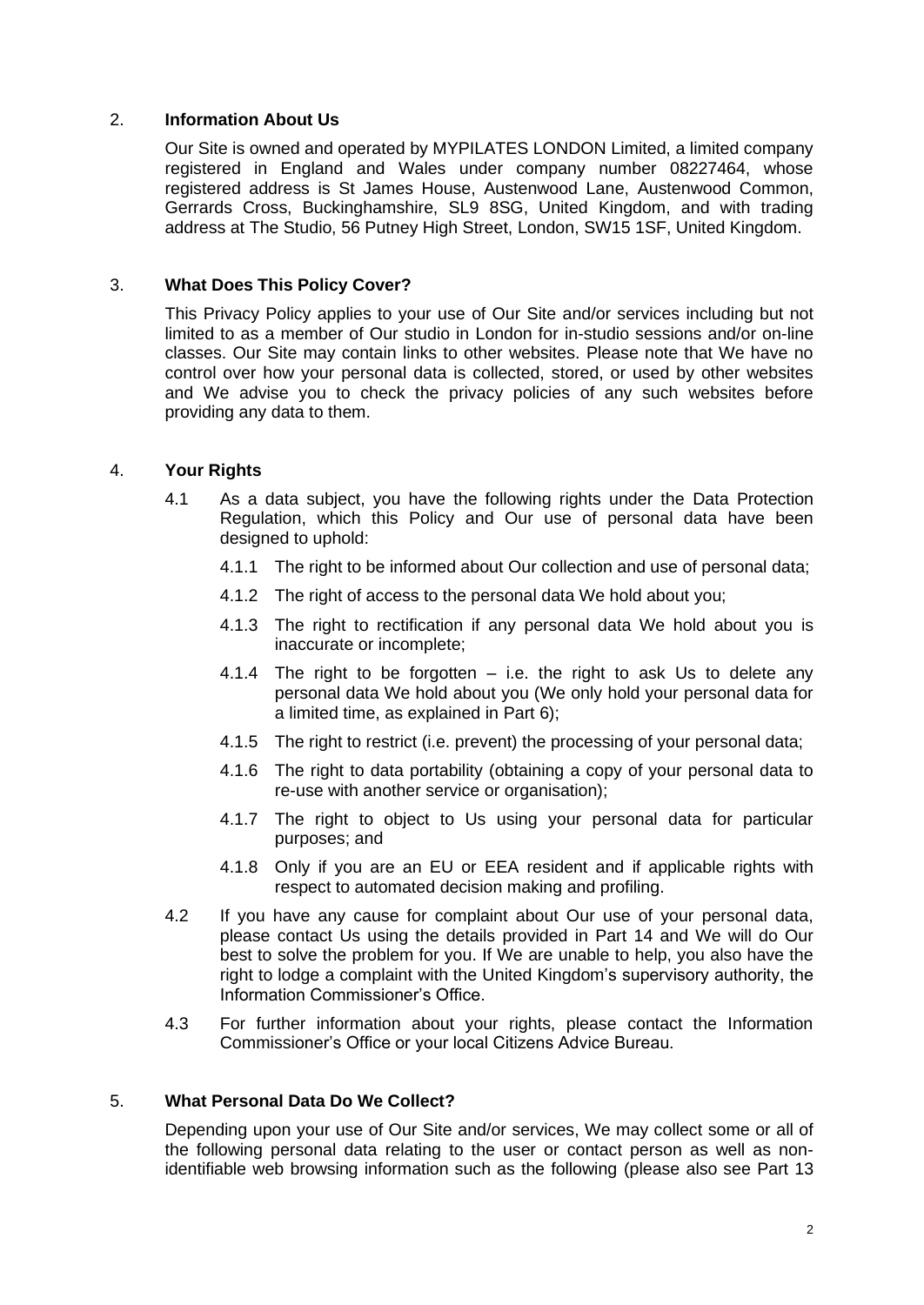on Our use of Cookies and similar technologies):

- 5.1 name;
- 5.2 email address;
- 5.3 mobile telephone number;
- 5.4 IP address;
- 5.5 location data;
- 5.6 device type;
- 5.7 web browser type and version; and
- 5.8 operating system.

We are not collecting financial information such as credit / debit card numbers, but our payment provider Stripe may collect such information. Please refer to the privacy policy of the payment provider for further information about the collection and processing of such information available on this link: [https://stripe.com/gb/privacy.](https://stripe.com/gb/privacy) We use third-party software from Glofox to handle the management of Our studio in London for in-studio sessions and/or on-line classes. Glofox may collect and/or process personal data. Please refer to the privacy policy of this provider for further information about the collection and processing of such information available on this link: https://www.glofox.com/privacy-policy/

# 6. **How Do We Use Your Personal Data?**

- 6.1 All personal data is processed and stored securely, for no longer than is necessary in light of the reason(s) for which it was first collected. We will comply with Our obligations and safeguard your rights under the Data Protection Regulation at all times. For more details on security see Part 7, below.
- 6.2 Our collection and use of your personal data will always have a lawful basis because it is in Our legitimate interest to collect and use such information. Specifically, We may use your data for the following purposes:
	- 6.2.1 Providing and managing your Account;
	- 6.2.2 Providing and managing your access to Our Site;
	- 6.2.3 Personalising and tailoring your experience on Our Site;
	- 6.2.4 Supplying Our products and services to you (please note that We require your personal data in order to enter into a contract with you);
	- 6.2.5 Personalising and tailoring Our products and services for you;
	- 6.2.6 Replying to emails from you;
	- 6.2.7 Supplying you with emails that you have opted into. You may unsubscribe or opt-out at any time by pressing unsubscribe on any correspondent email, or contact Us using the contact details below in Part 14 and requesting it;
	- 6.2.8 Market research; and
	- 6.2.9 Analysing your use of Our Site and gathering feedback to enable Us to continually improve Our Site and your user experience.
- 6.3 With your permission and/or where permitted by law, We may also use your data for marketing purposes which may include contacting you by email with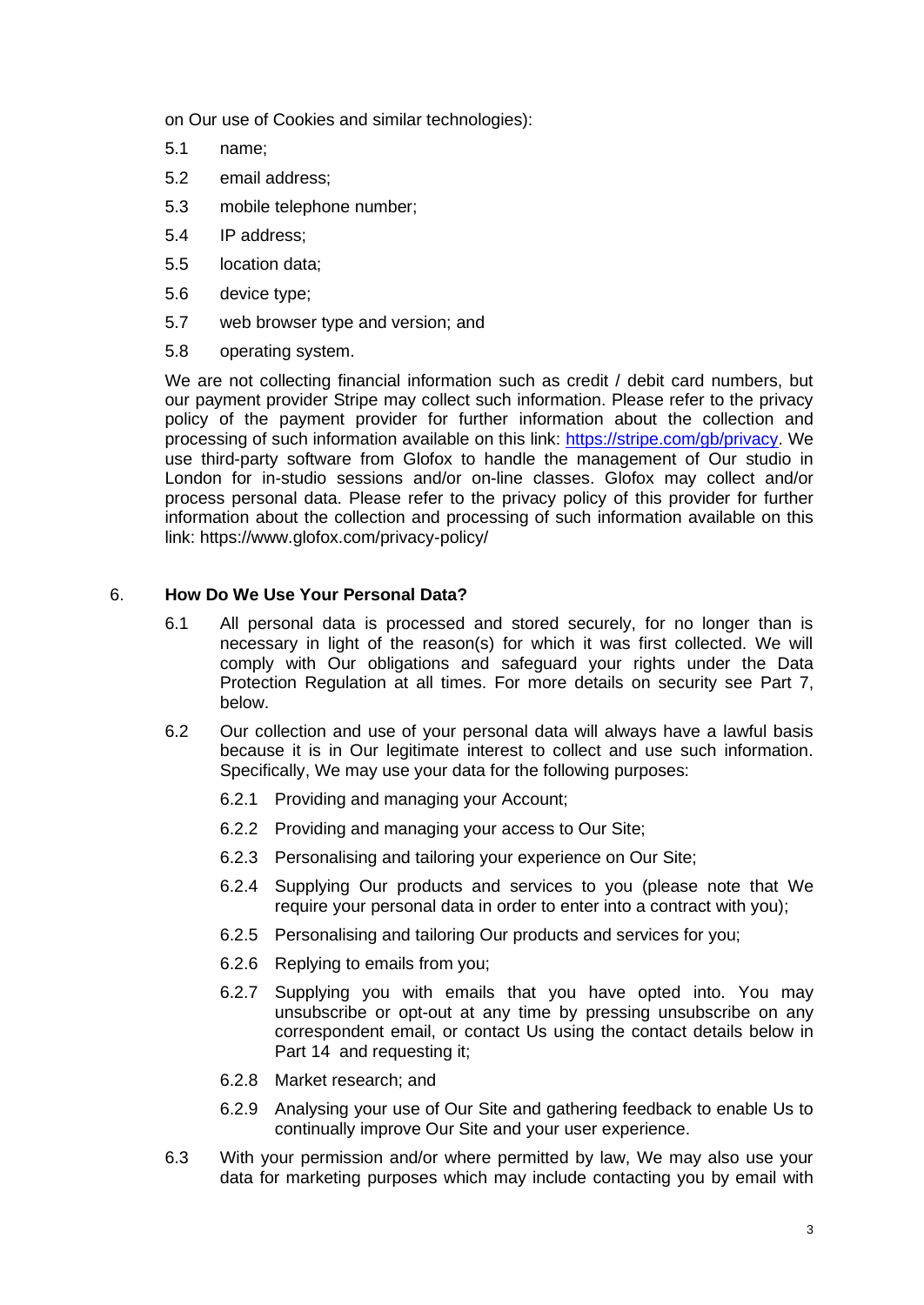information, news and offers on Our products and services. We will not, however, send you any unsolicited marketing or spam and will take all reasonable steps to ensure that We fully protect your rights and comply with Our obligations under the Data Protection Regulation.

- 6.4 Third parties whose content appears on Our Site may use third party Cookies, as detailed below in Part 13. Please refer to Part 13 for more information on controlling Cookies. Please note that We do not control the activities of such third parties, nor the data they collect and use and advise you to check the privacy policies of any such third parties.
- 6.5 You have the right to withdraw your consent to Us using your personal data at any time, and to request that We delete it.
- 6.6 We do not keep your personal data for any longer than is necessary in light of the reason(s) for which it was first collected. Data will therefore be retained for the following periods (or its retention will be determined on the following bases): We shall as a default keep your data on file for 36 months of your last activity.

# 7. **How and Where Do We Store and/or Transfer Your Personal Data?**

- 7.1 We only keep your personal data for as long as We need to in order to use it as described above in Part 6 or for as long as We have your permission to keep it.
- 7.2 The security of your personal data is essential to Us, and to protect your data, We take a number of important measures, including the following:
	- 7.2.1 limiting access to your personal data to those employees, agents, contractors, and other third parties with a legitimate need to know and ensuring that they are subject to duties of confidentiality; and
	- 7.2.2 implementing procedures for dealing with data breaches (the accidental or unlawful destruction, loss, alteration, unauthorised disclosure of, or access to, your personal data) including notifying you and/or the Information Commissioner's Office where We are legally required to do so.
- 7.3 We may store or transfer some or all of your personal data to countries that are not part of the European Economic Area (the "EEA" consists of all EU member states, plus Norway, Iceland, and Liechtenstein). These including the United Kingdom are known as "third countries" and may not have data protection laws that are as strong as those in the EEA. This means that We will endeavour to take additional steps in order to ensure that your personal data is treated just as safely and securely as it would be under the Data Protection Regulation as follows:
	- 7.3.1 We may share your data within the group of companies of which We are a part. Where this involves the transfer of personal data outside the United Kingdom or the EEA, our group ensures that personal data is protected by requiring all companies within the group to follow the same rules with respect to personal data usage. These are known as "binding corporate rules". More information on binding corporate rules is available from the [European Commission.](https://ec.europa.eu/info/law/law-topic/data-protection/data-transfers-outside-eu/binding-corporate-rules_en)
	- 7.3.2 We may share your data with external third parties that are based outside of the United Kingdom or the EEA. The following safeguards are applied to such transfers: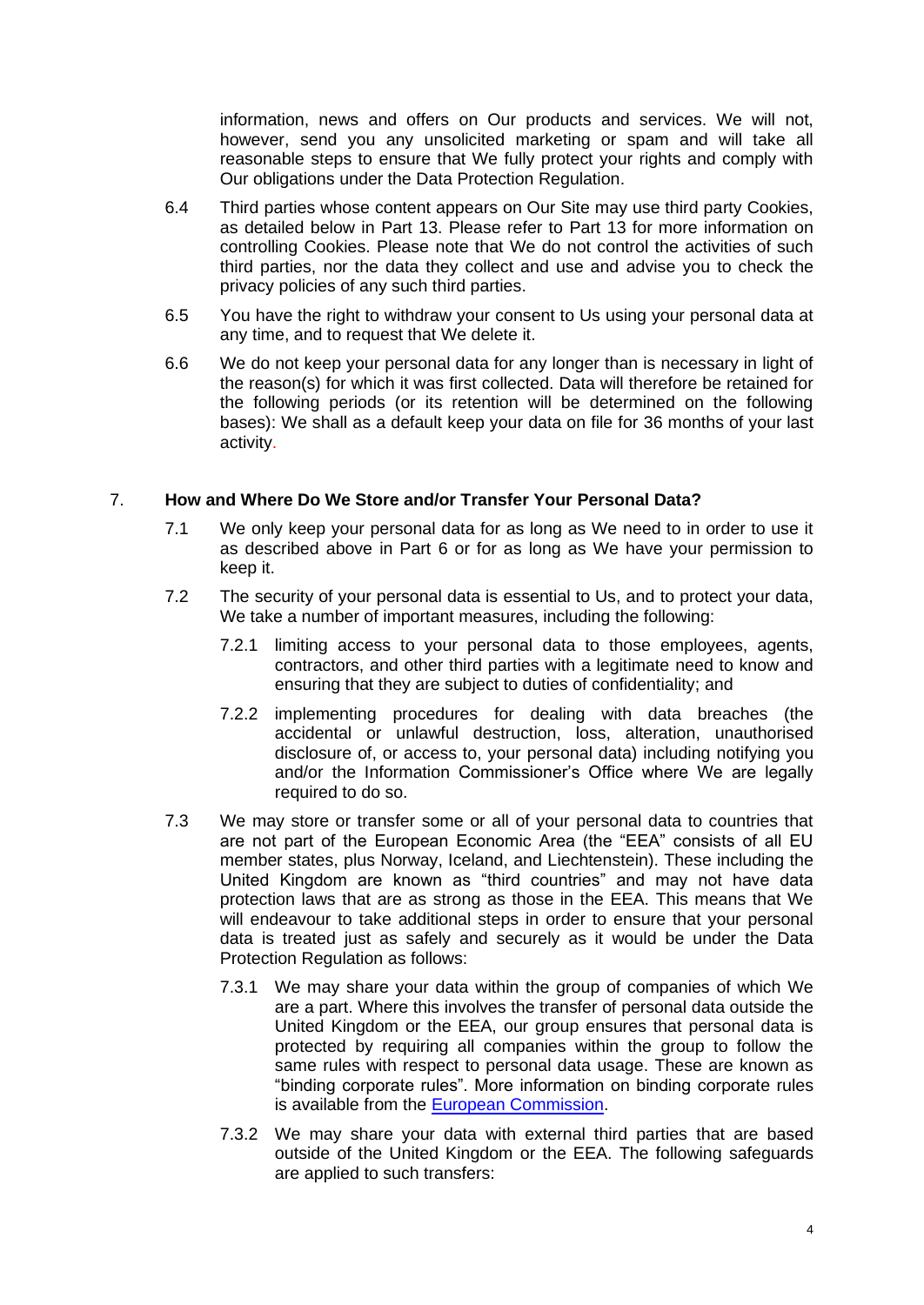- 7.3.2.1We will only transfer your personal data to third countries whose levels of data protection are deemed 'adequate' by the European Commission. More information is available from the [European Commission.](https://ec.europa.eu/info/law/law-topic/data-protection/data-transfers-outside-eu/adequacy-protection-personal-data-non-eu-countries_en)
- 7.3.2.2We use specific contracts with external third parties that are approved by the European Commission for the transfer of personal data to third countries. These contracts require the same levels of personal data protection that would apply under the Data Protection Legislation. More information is available from the [European Commission.](https://ec.europa.eu/info/law/law-topic/data-protection/data-transfers-outside-eu/model-contracts-transfer-personal-data-third-countries_en)
- 7.4 Please contact us using the contact details below in Part 14 for further information about the particular data protection mechanisms used by Us when transferring your personal data to a third country.

# 8. **Do We Share Your Personal Data?**

- 8.1 We may share your data with other companies in Our group in order to supply better services attached to our core business. This includes Our holding company and its subsidiaries.
- 8.2 We may sometimes contract with third parties to supply products and services to you on Our behalf. These may include payment processing, search engine facilities, advertising, marketing and other goods and services. In some cases, the third parties may require access to some or all of your data. Where any of your data is required for such a purpose, We will take all reasonable steps to ensure that your data will be handled safely, securely, and in accordance with your rights, Our obligations, and the obligations of the third party under the Data Protection Regulation.
- 8.3 We may compile statistics about the use of Our Site including data on traffic, usage patterns, user numbers, sales, and other information. All such data will be anonymised and will not include any personally identifying data, or any anonymised data that can be combined with other data and used to identify you. We may from time to time share such data with third parties such as prospective investors, affiliates, partners, and advertisers. Data will only be shared and used within the bounds of the Data Protection Regulation.
- 8.4 Any transfers of your personal data to third-party data processors used by Us that are not located within the United Kingdom or the EEA will follow the principles laid out in Part 7.
- 8.5 In certain circumstances, We may be legally required to share certain data held by Us, which may include your personal data, for example, where We are involved in legal proceedings, where We are complying with legal requirements, a court order, or a governmental authority.

## 9. **What Happens If Our Business Changes Hands?**

9.1 We may, from time to time, expand or reduce Our business and this may involve the sale and/or the transfer of control of all or part of Our business. Any personal data that you have provided will, where it is relevant to any part of Our business that is being transferred, be transferred along with that part and the new owner or newly controlling party will, under the terms of this Privacy Policy, be permitted to use that data only for the same purposes for which it was originally collected by Us.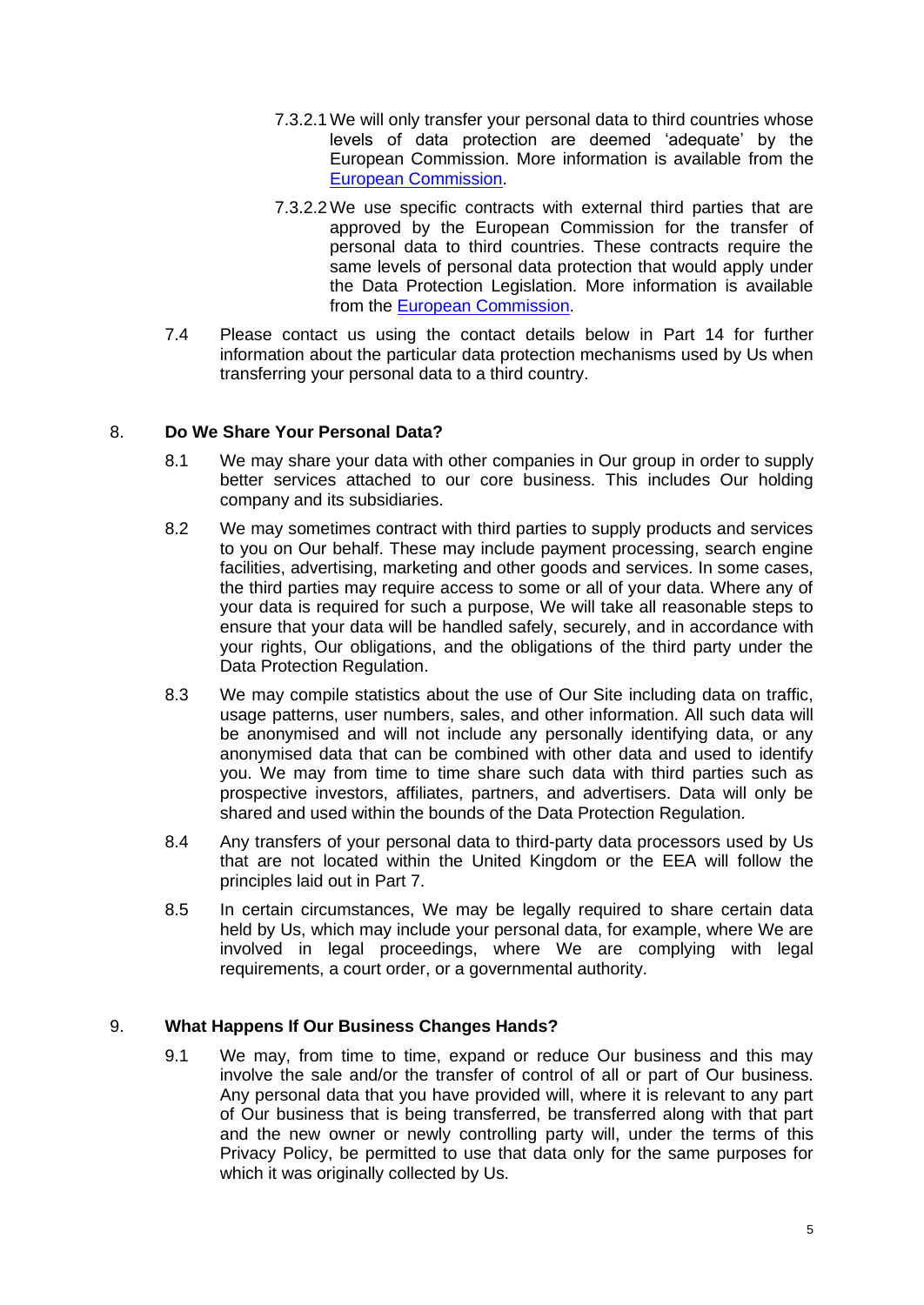# 10. **How Can You Control Your Personal Data?**

10.1 In addition to your rights under the Data Protection Regulation, set out in Part 4, when you submit personal data to Us via Our Site or otherwise, you may be given options to restrict Our use of your data. In particular, We aim to give you strong controls on Our use of your data for direct marketing purposes (including the ability to opt-out of receiving emails from Us which you may do by unsubscribing using the links provided in Our emails and at the point of providing your details and by managing your Account).

## 11. **Your Right to Withhold Information**

- 11.1 You may access certain areas of Our Site without providing any data at all. However, to use all features and functions available on Our Site you may be required to submit or allow for the collection of certain data.
- 11.2 You may restrict Our use of Cookies. For more information, see Part 13.

# 12. **How Can You Access Your Personal Data?**

12.1 You have the right to ask for a copy of any of your personal data held by Us (where such data is held). Under the Data Protection Regulation, no fee is payable and We will provide any and all information in response to your request free of charge. Please contact Us for more details using the contact details below in Part 14.

## 13. **Our Use of Cookies**

- 13.1 Our Site may place and access certain first party Cookies on your computer or device. First party Cookies are those placed directly by Us and are used only by Us. We use Cookies to facilitate and improve your experience of Our Site and to provide and improve Our products and services. We have carefully chosen these Cookies and have taken steps to ensure that your privacy and personal data is protected and respected at all times.
- 13.2 By using Our Site you may also receive certain third party Cookies on your computer or device. Third party Cookies are those placed by websites, services, and/or parties other than Us. Third party Cookies are used on Our Site for, e.g., Advertising purposes. For more details, please refer to Part 6, above, and to Part 13.6 below. These Cookies are not integral to the functioning of Our Site and your use and experience of Our Site will not be impaired by refusing consent to them.
- 13.3 All Cookies used by and on Our Site are used in accordance with the Data Protection Regulation.
- 13.4 Before Cookies are placed on your computer or device, you will be shown a popup or push notification requesting your consent to set those Cookies. By giving your consent to the placing of Cookies you are enabling Us to provide the best possible experience and service to you. You may, if you wish, deny consent to the placing of Cookies; however certain features of Our Site may not function fully or as intended.
- 13.5 Certain features of Our Site depend on Cookies to function. The Data Protection Regulation deems these Cookies to be "strictly necessary". These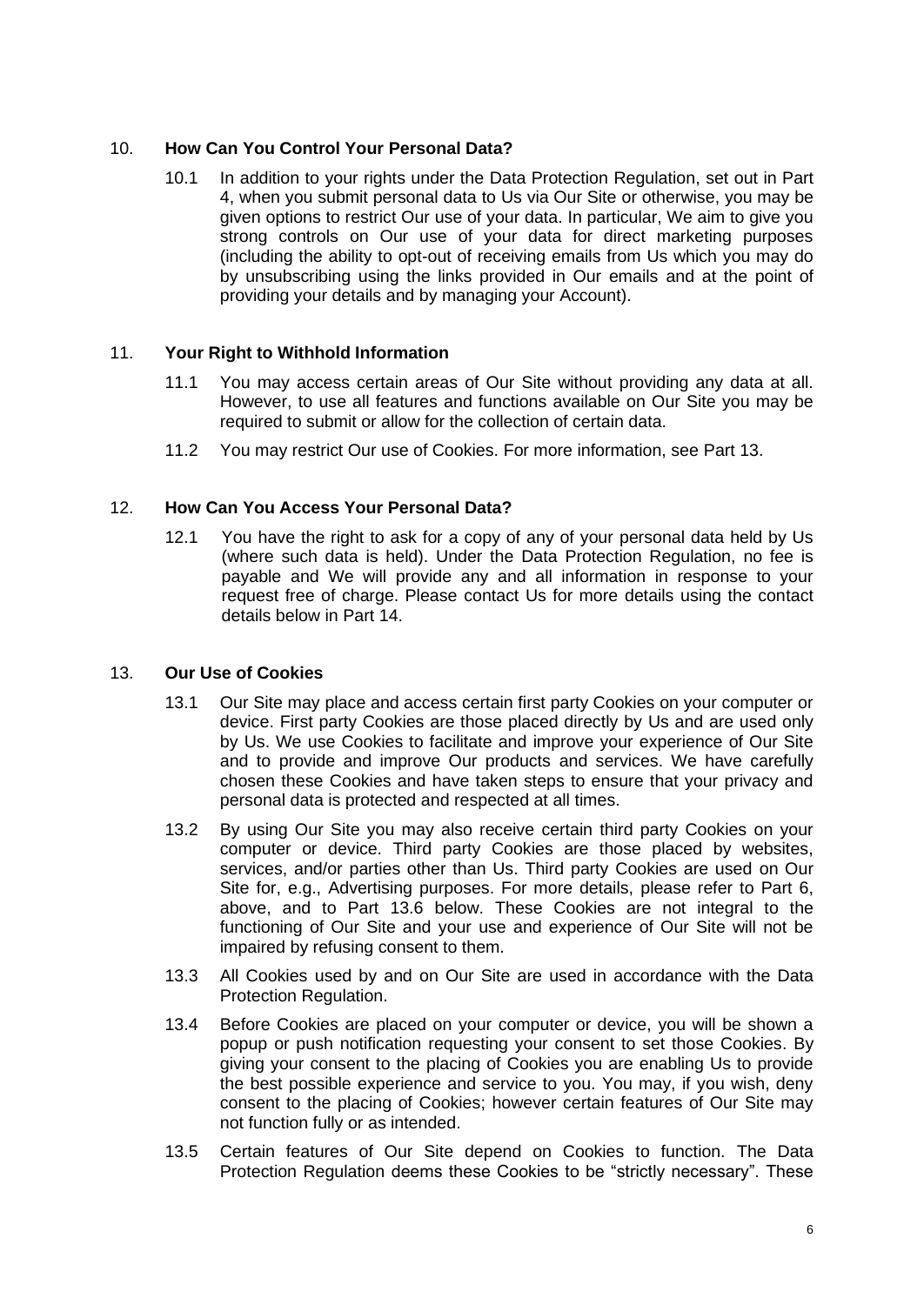Cookies are shown below in Part 13.6. Your consent will not be sought to place these Cookies. You may still block these Cookies by changing your internet browser's settings as detailed below in Part 13.9, but please be aware that Our Site may not work properly if you do so. We have taken great care to ensure that your privacy is not at risk by allowing them.

13.6 The following first party Cookies may be placed on your computer or device:

| <b>Name of Cookie</b> | <b>Purpose</b>                                                                                               | <b>Strictly Necessary</b> |
|-----------------------|--------------------------------------------------------------------------------------------------------------|---------------------------|
| m                     | Determines the device used to access the<br>website. This allows the website to be<br>formatted accordingly. | Yes                       |

and the following third party Cookies may be placed on your computer or device:

| <b>Name of Cookie</b>        | <b>Provider</b> | <b>Purpose</b>                                                                                                                                                                                                                                   |
|------------------------------|-----------------|--------------------------------------------------------------------------------------------------------------------------------------------------------------------------------------------------------------------------------------------------|
| <b>IDE</b>                   | doubleclick.net | Used by Google DoubleClick to<br>register and report the website<br>user's actions after viewing or<br>clicking one of the advertiser's ads<br>with the purpose of measuring the<br>efficacy of an ad and to present<br>targeted ads to the user |
| test cookie                  | doubleclick.net | Used to check if the user's browser<br>supports cookies                                                                                                                                                                                          |
| VISITOR INFO1 LIVE           | youtube.com     | Tries to estimate the users'<br>bandwidth on pages with integrated<br>YouTube videos                                                                                                                                                             |
| <b>YSC</b>                   | youtube.com     | Registers a unique ID to keep<br>statistics of what videos from<br>YouTube the user has seen                                                                                                                                                     |
| yt.innertube::nextld         | youtube.com     | Registers a unique ID to keep<br>statistics of what videos from<br>YouTube the user has seen                                                                                                                                                     |
| yt.innertube::requests       | youtube.com     | Registers a unique ID to keep<br>statistics of what videos from<br>YouTube the user has seen                                                                                                                                                     |
| yt-remote-cast-<br>installed | youtube.com     | Stores the user's video player<br>preferences using embedded<br>YouTube video                                                                                                                                                                    |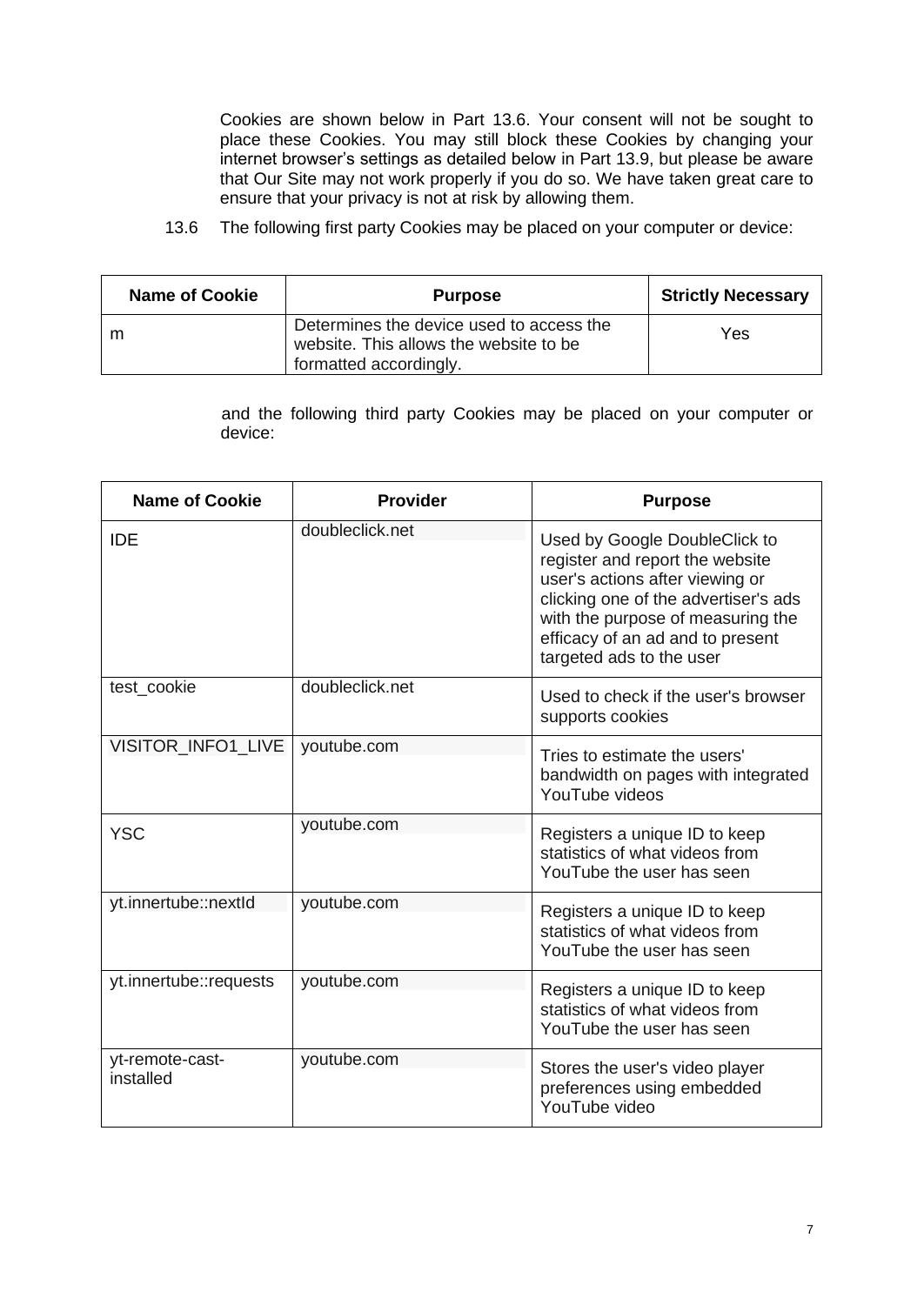| yt-remote-connected-<br>device  | youtube.com | Stores the user's video player<br>preferences using embedded<br>YouTube video |
|---------------------------------|-------------|-------------------------------------------------------------------------------|
| yt-remote-device-id             | youtube.com | Stores the user's video player<br>preferences using embedded<br>YouTube video |
| yt-remote-fast-check-<br>period | youtube.com | Stores the user's video player<br>preferences using embedded<br>YouTube video |
| yt-remote-session-app           | youtube.com | Stores the user's video player<br>preferences using embedded<br>YouTube video |
| yt-remote-session-<br>name      | youtube.com | Stores the user's video player<br>preferences using embedded<br>YouTube video |

- 13.7 Our Site uses analytics services provided by Google Analytics. Website analytics refers to a set of tools used to collect and analyse anonymous usage information, enabling Us to better understand how Our Site is used. This, in turn, enables Us to improve Our Site and the products and services offered through it. You do not have to allow Us to use these Cookies, however whilst Our use of them does not pose any risk to your privacy or your safe use of Our Site, it does enable Us to continually improve Our Site, making it a better and more useful experience for you.
- 13.8 The analytics services used by Our Site uses Cookies to gather the required information. The analytics service used by Our Site uses the following Cookies

| <b>Name of Cookie</b> | <b>Provider</b>     | <b>Purpose</b>                                                                                                                 |
|-----------------------|---------------------|--------------------------------------------------------------------------------------------------------------------------------|
| $\lrcorner$ ga        | mypilateslondon.com | Registers a unique ID that is used to<br>generate statistical data on how the<br>visitor uses the website                      |
| _gat                  | mypilateslondon.com | Used by Google Analytics to throttle<br>request rate                                                                           |
| _gid                  | mypilateslondon.com | Registers a unique ID that is used to<br>generate statistical data on how the<br>visitor uses the website                      |
| p.gif                 | typekit.net         | Keeps track of special fonts used on<br>the website for internal analysis. The<br>cookie does not register any visitor<br>data |

13.9 In addition to the controls that We provide, you can choose to enable or disable Cookies in your internet browser. Most internet browsers also enable